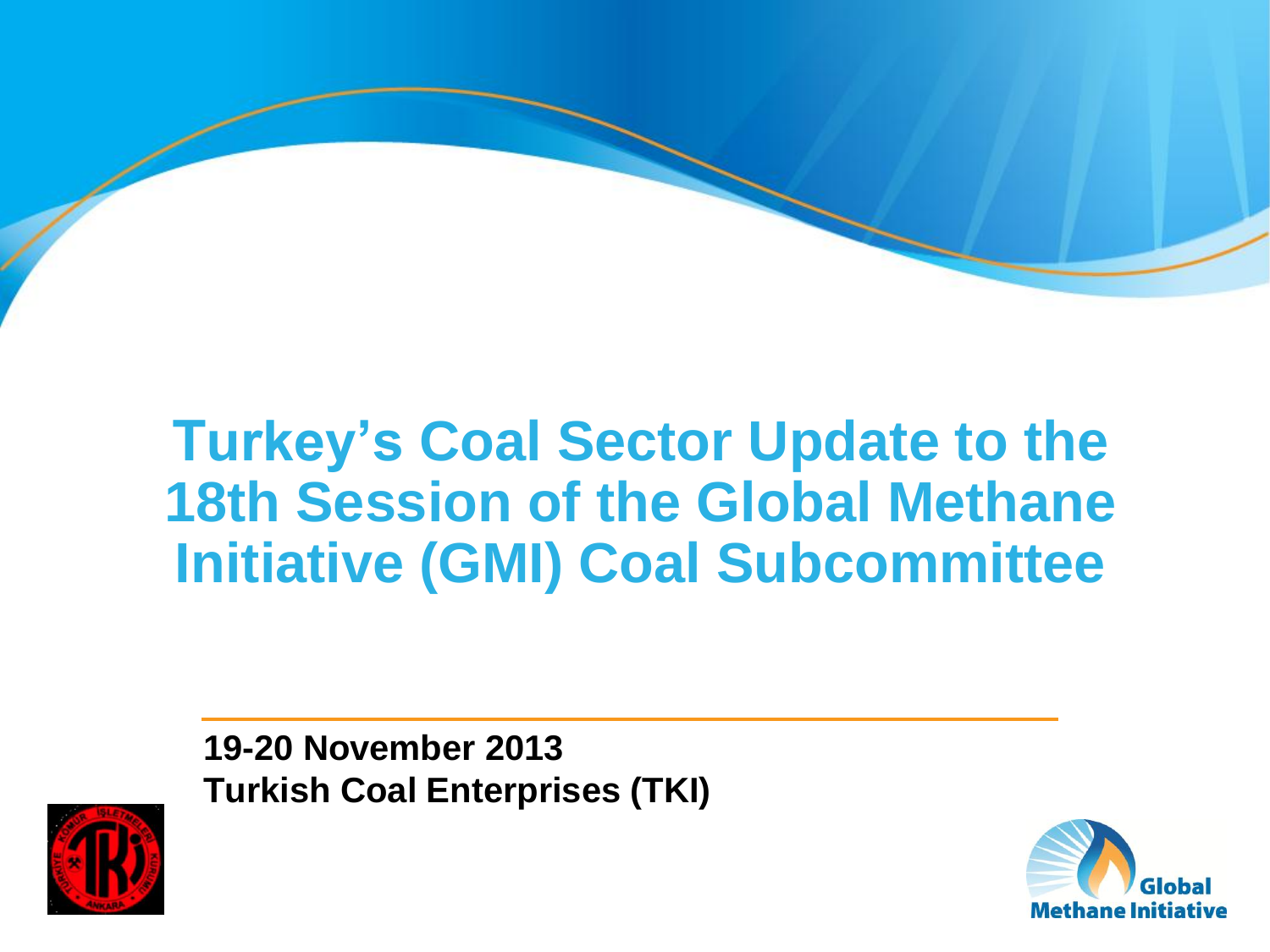- **Overall energy supply** 
	- Energy supply increased to 114.4 million tons of oil equivalent in 2011.
	- %4.5 increase compared to 2010.
	- Increasing trend is expected



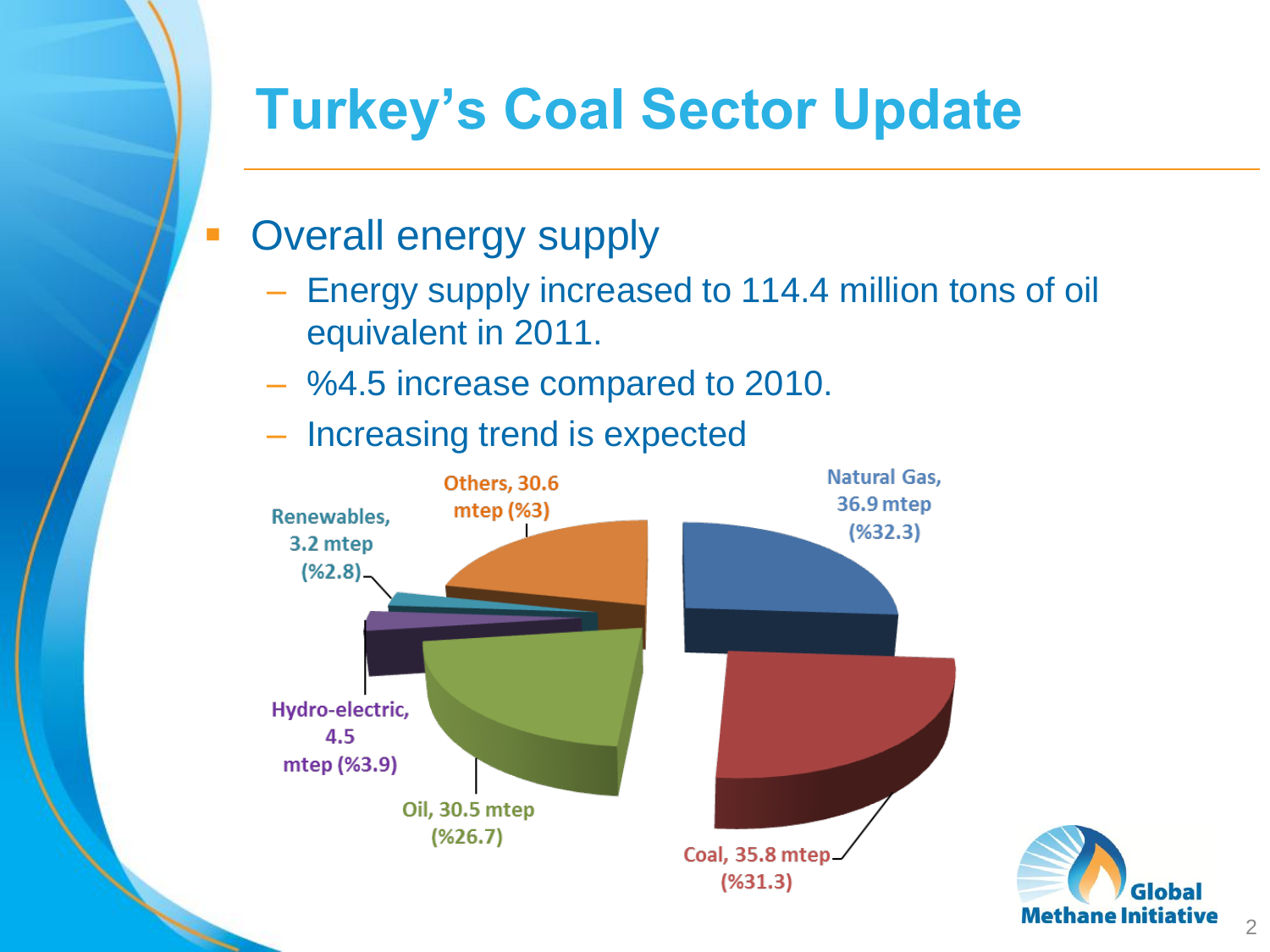- Domestic energy production
	- As of the beginning of 2012 domestic energy production decreased by %1 - 32.2 mtep.
	- Coal is the primary source of domestic energy production (17.9 mtep - %55).



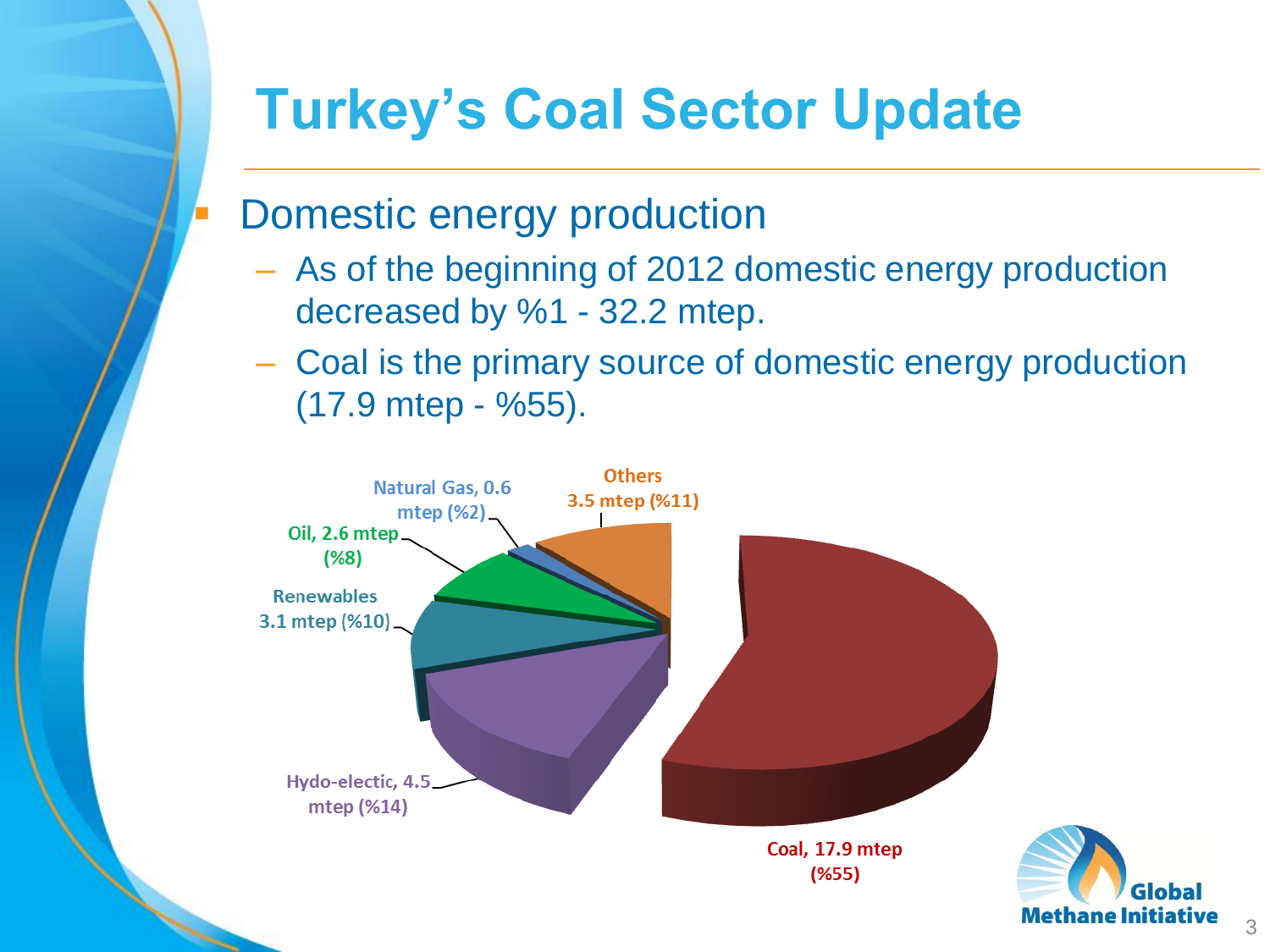- Domestic energy production versus energy consumption – current outlook and forecast (2020)
	- 10-year average: Energy consumption +%52, domestic energy production +%31.
	- 2012 the ratio of domestic energy production to energy consumption is %28 (20 years ago - %47, 10 years ago - %33).
	- Decreasing ratio increased the need for energy import.
	- Share of nuclear energy %4
	- Share of domestic coal in total energy supply ~same
	- $-$  Coal import will increase  $\sim$  x2 (19% in total)

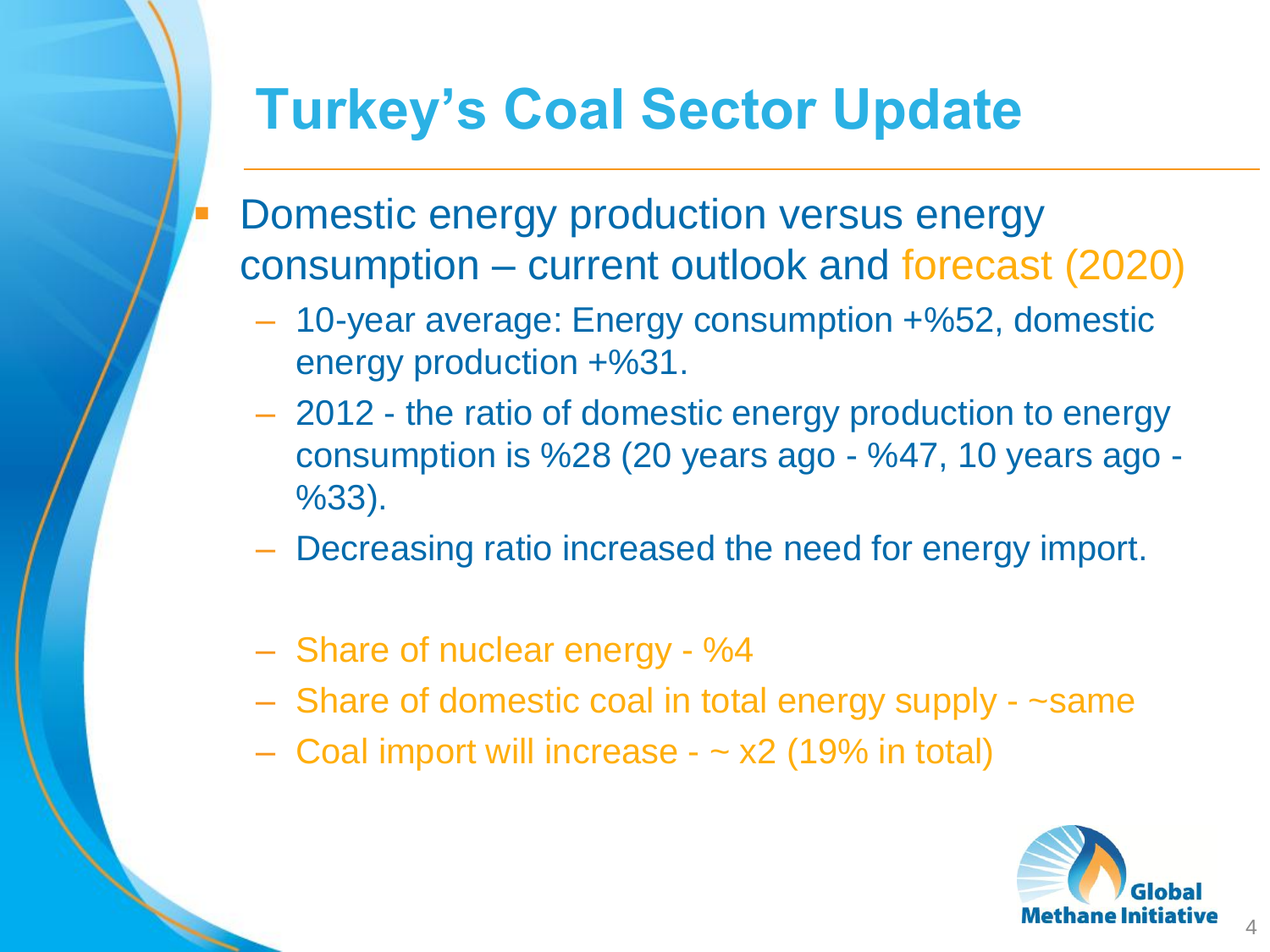- **Coal sector trends and analyses** 
	- Coal production having difficulty in keeping up with energy demand





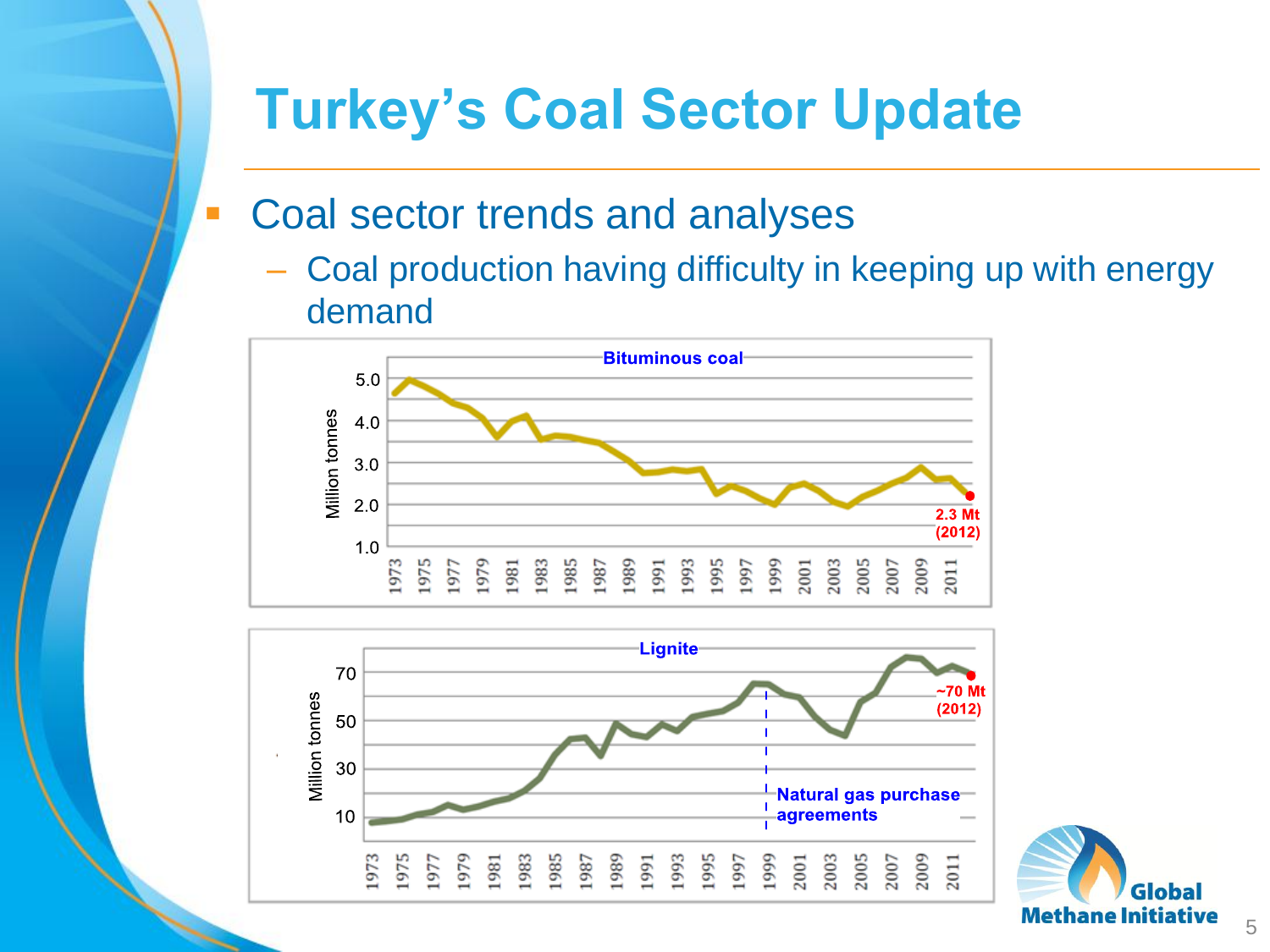### Coal sector trends and analyses

– Domestic coal production meets ~%16 of energy consumption

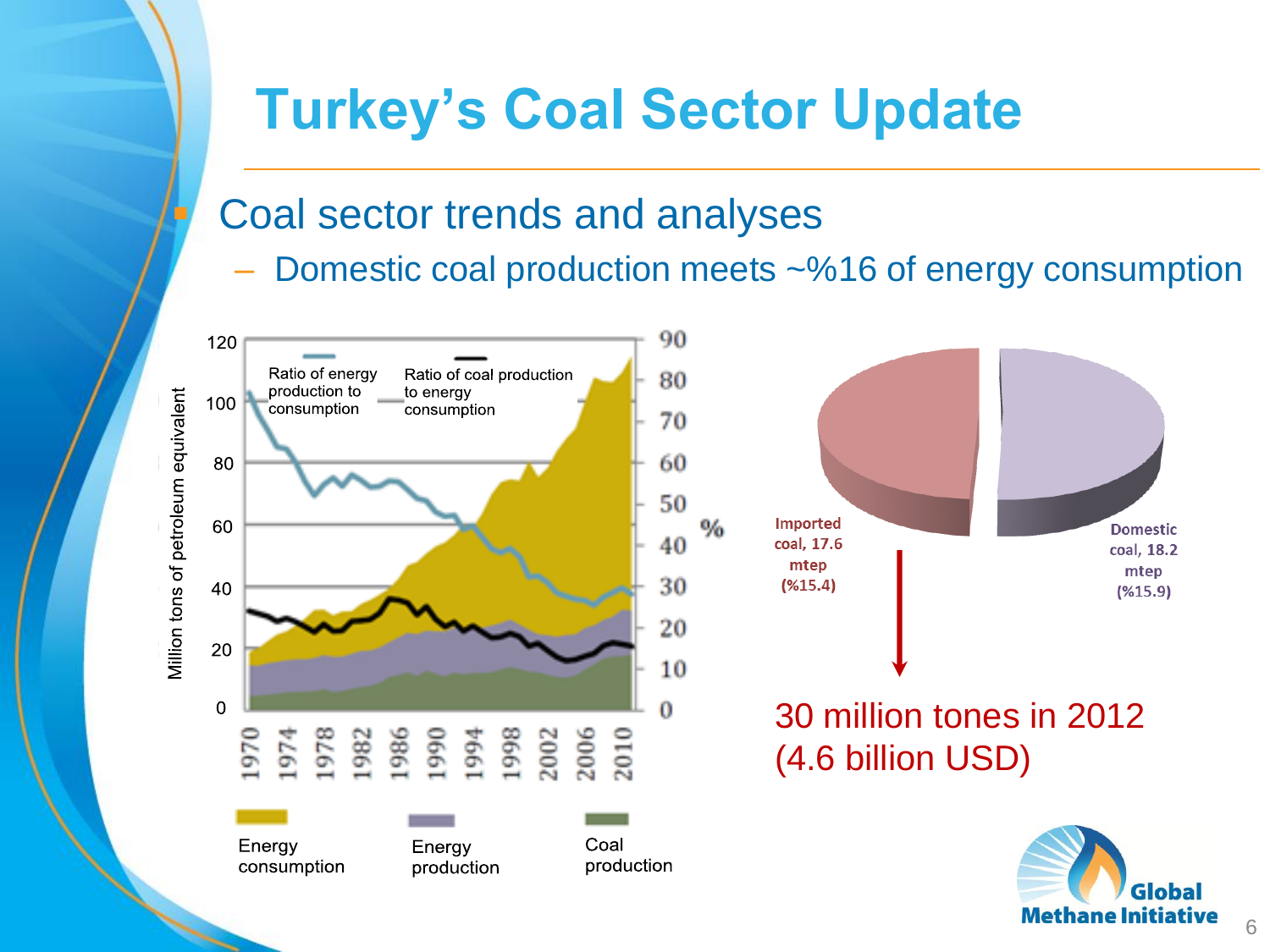- Regulatory issues and updates
	- Coal is produced according to 3213 numbered Mining Law - dates back 1985
	- Presence of encouraging technical and legislation know-how
	- Problems is adaptability of the mining legislation to solve the unique problems related to coal sector
	- Uncertainty in privatization policies
	- Existing legal arrangements preventing the public from making investments
	- Public reaction to changes
	- Incentives and waivers exist depending on the investment and its proposed locations in the country

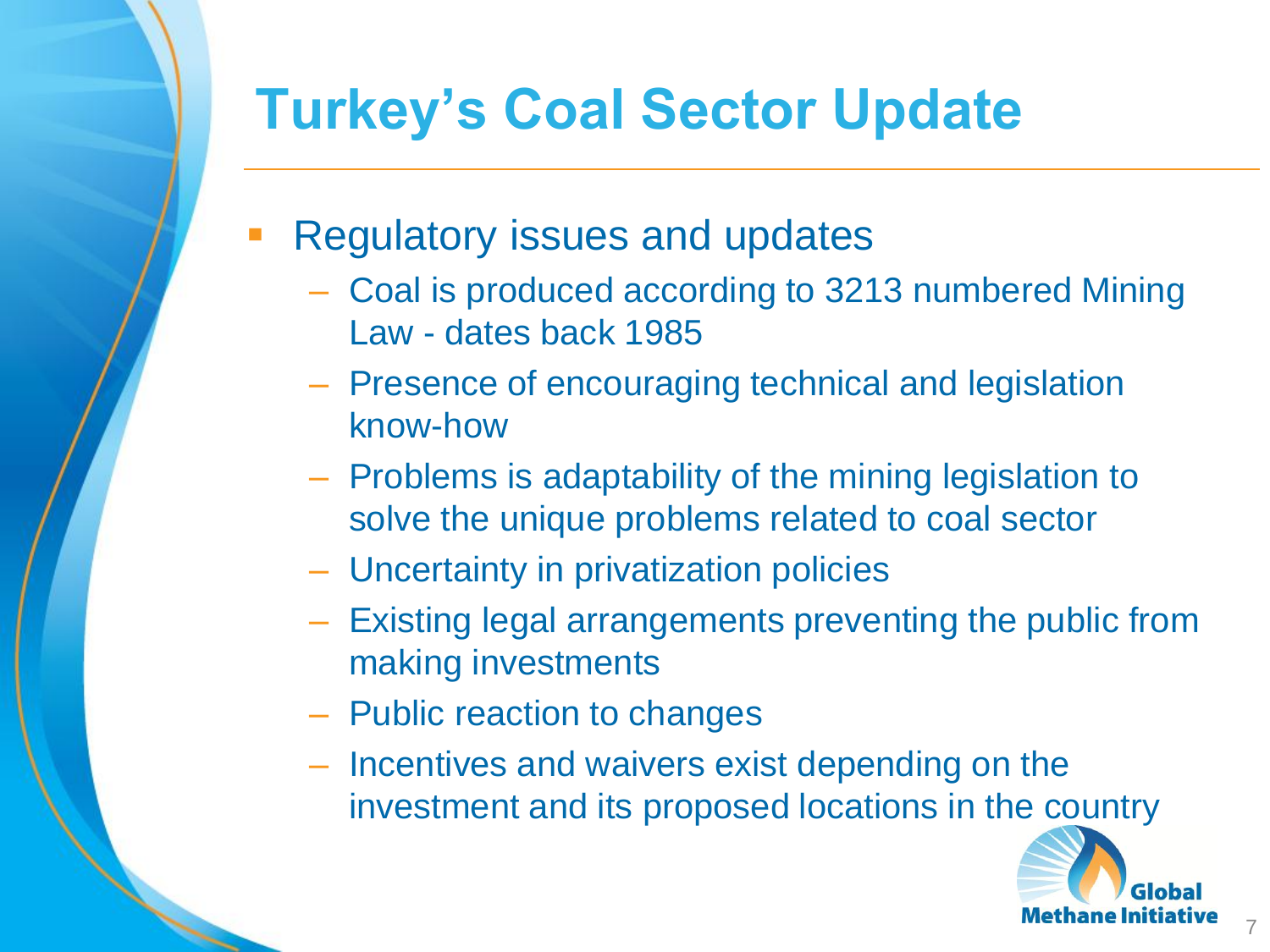Projects are dictated by reality and needs Some facts that dictate national plans and directions related to coal sector

- Trend and projections show that coal import will increase
- Vast reserves of lignite (~14 billion tons 2013) Mostly low quality; %90 of lignites is under 3000 kcal/kg.
- Most of the domestic and imported coal is used in electricity generation.
- The share of domestic coal in electric generation is decreasing with a fast pace.(~%15).
- Total bituminous coal reserve is 1.5 billion tons. High quality (~ 6500 kcal/kg), but mined at difficult conditions with high cost.

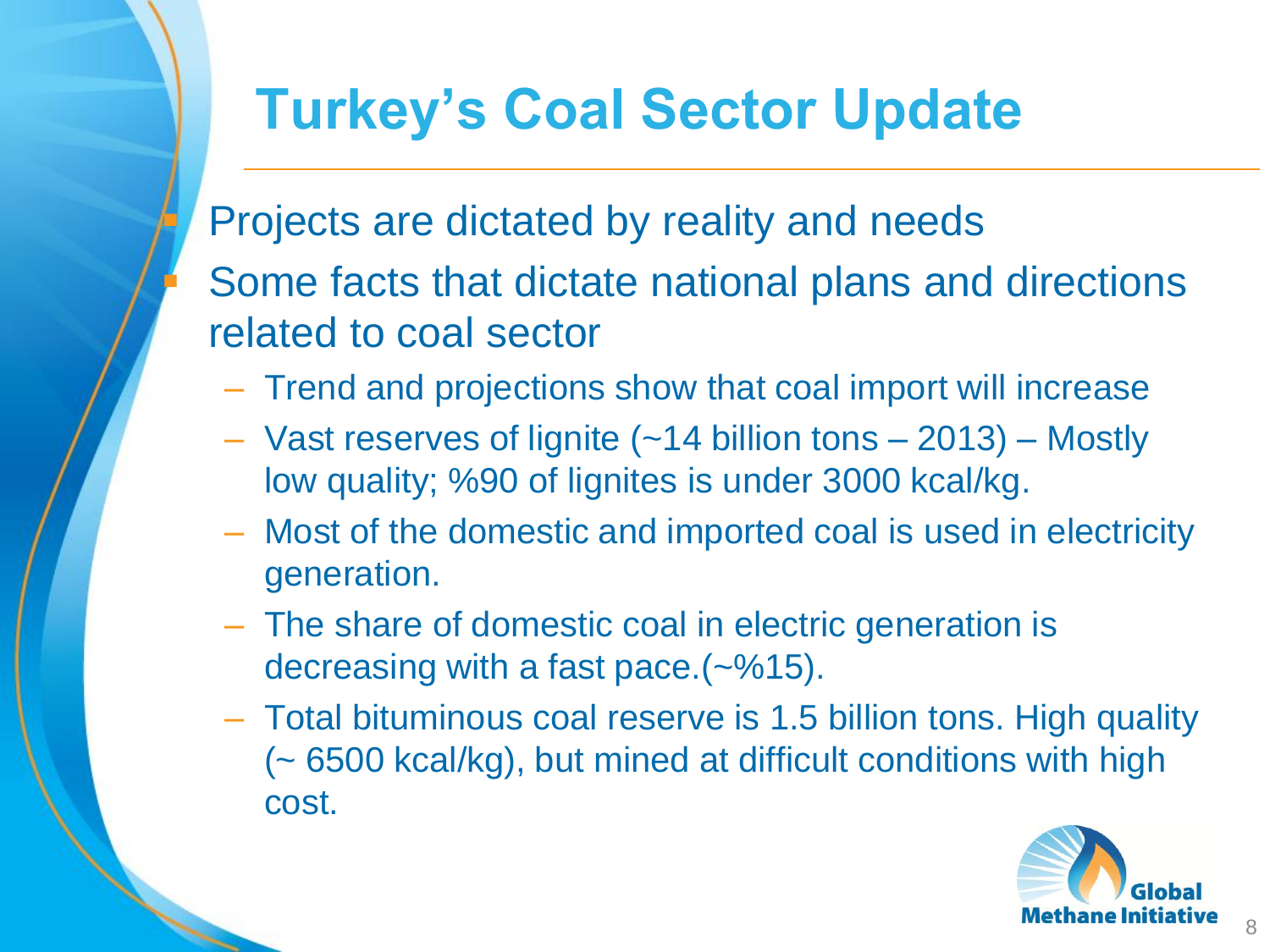### General framework of current coal projects



"capitalizing the energy and natural resources in a productive, effective, safe, timely and environmentally friendly manner so as to decrease foreign source dependency of the country, and to make the utmost contribution to the welfare of the country."

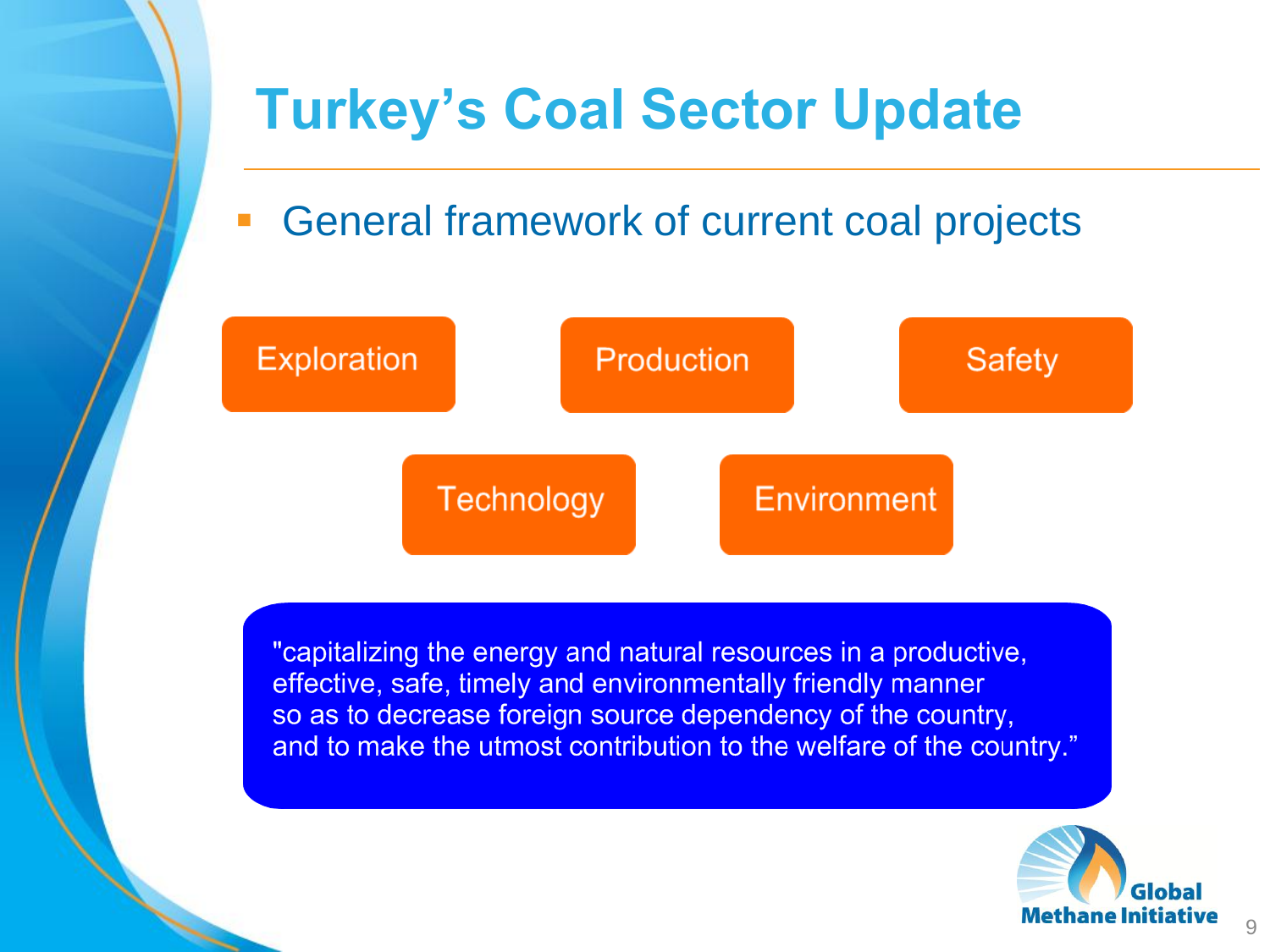- Current projects and driving forces
	- Higher CO2 emissions per heat value
	- High sulphur content

#### **Technology**

#### **Environment**

Gasification of Soma-Eynez coal to produce SNG and by products

300 MW Integrated Gasification Combined Cycle with Petrochemical production – Soma Coal

Lignite gasification using plasma- laboratory scale units completed

Coal biotechnology to convert coal to humic acid, methane gas using Bursa – Davutlar lignite

Coal enrichment projects for better utilization

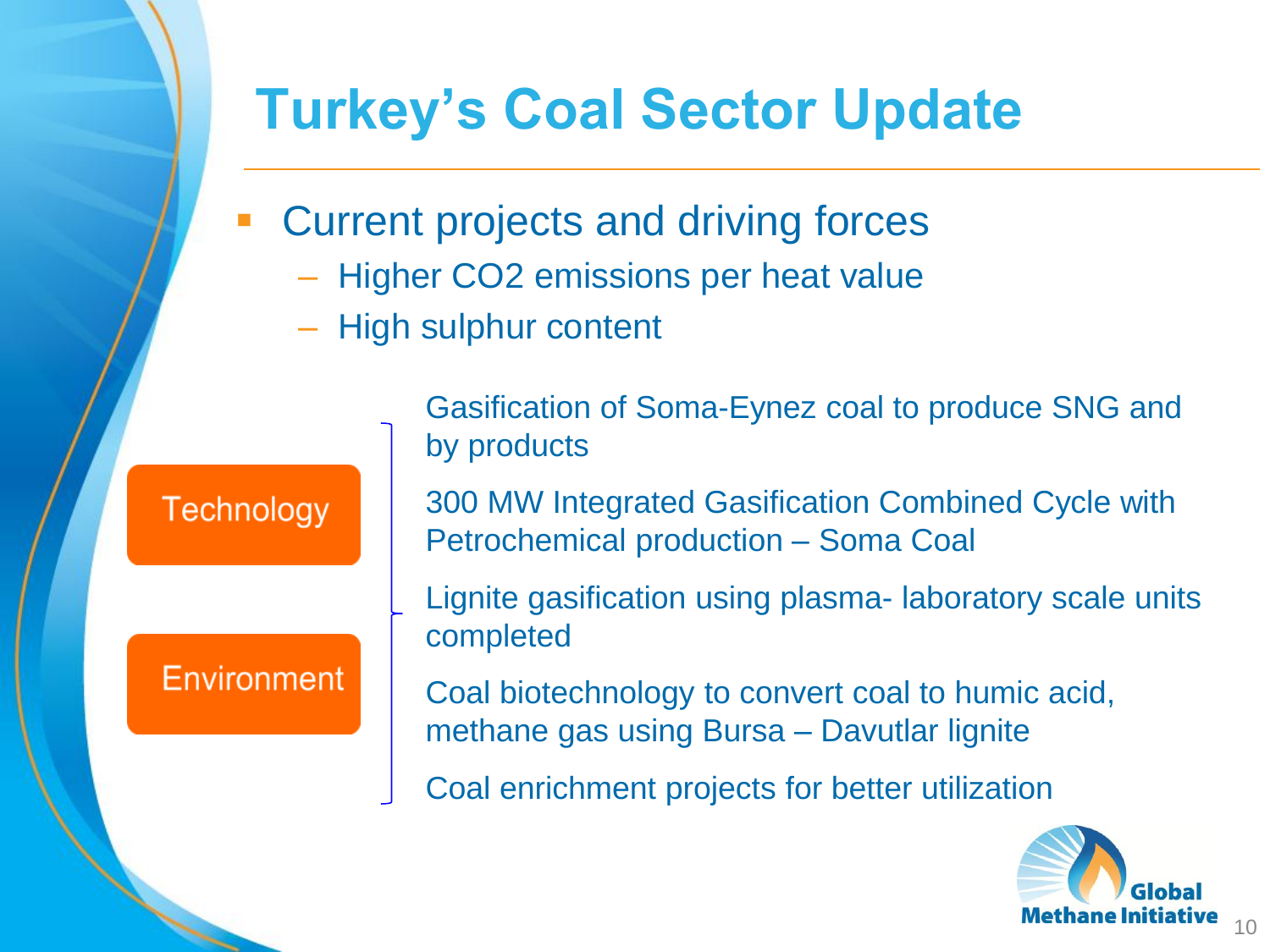- **EX Current projects and driving forces** 
	- Coal and rock outbursts, explosions
	- Methane emissions

Degasification project in Zonguldak and Amasra - prefeasibility

**Safety** 

Soma-Eynez degasification project – problem and Initial findings presented at GMI meeting in Vancouver

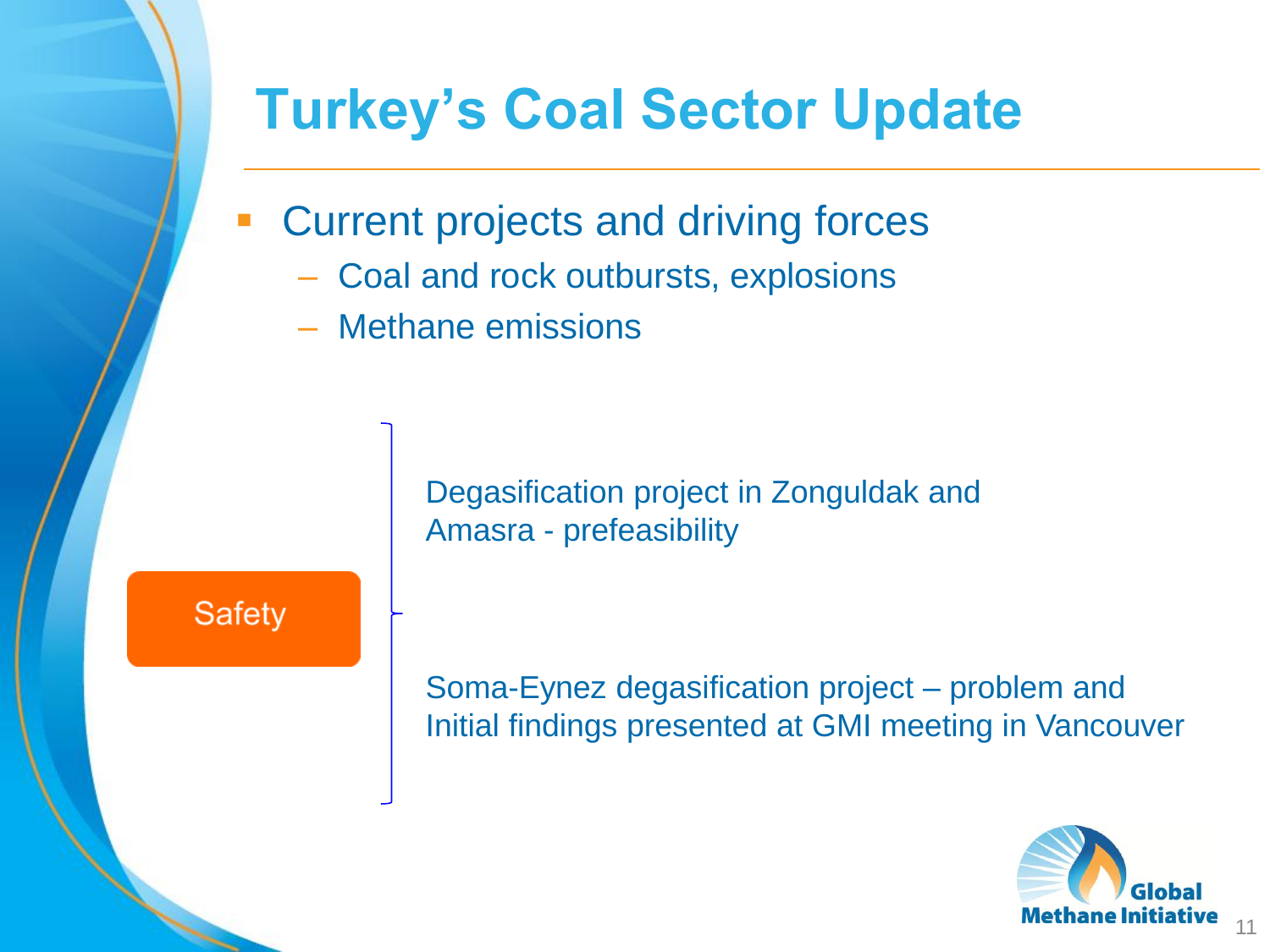- Current state of the Soma-Eynez degasification
	- Final decision is to drill gob gas ventholes
	- Four underground boreholes were drilled to monitor the gob during mining and also degasification

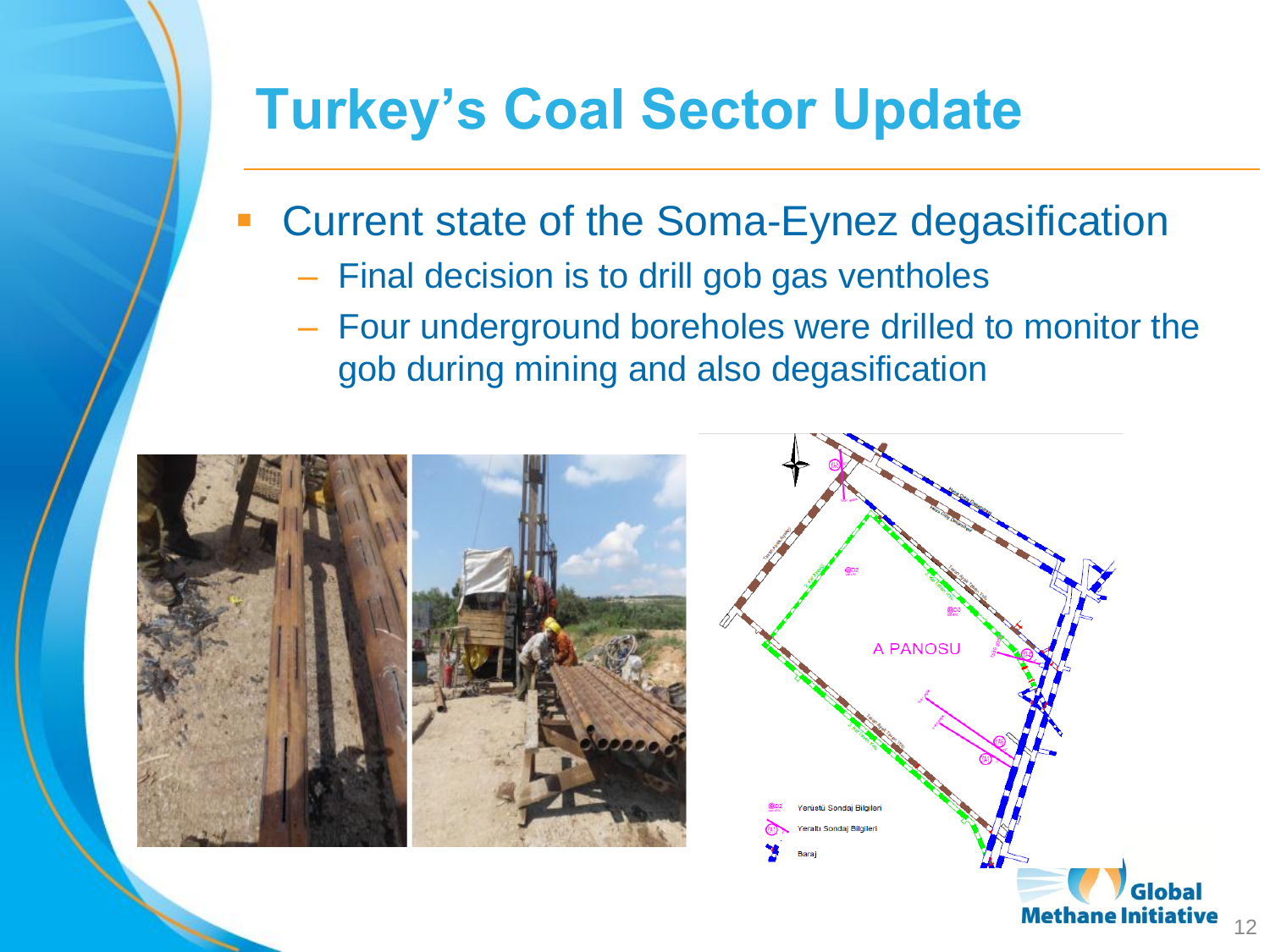# **CMM Project Outlook**

- Challenges to emission reduction projects in Turkey:
	- Insufficient resources being allocated.
	- Weak relations between universities and energy sector in this field
	- A substantial number of thermal power stations based on coal being close to completing their economic lives
	- Uncertainty in privatization policies
	- Fluctuations in the coal sale amounts due to the global economy
	- Absence of legislation in methane control in coal mines and release to atmosphere

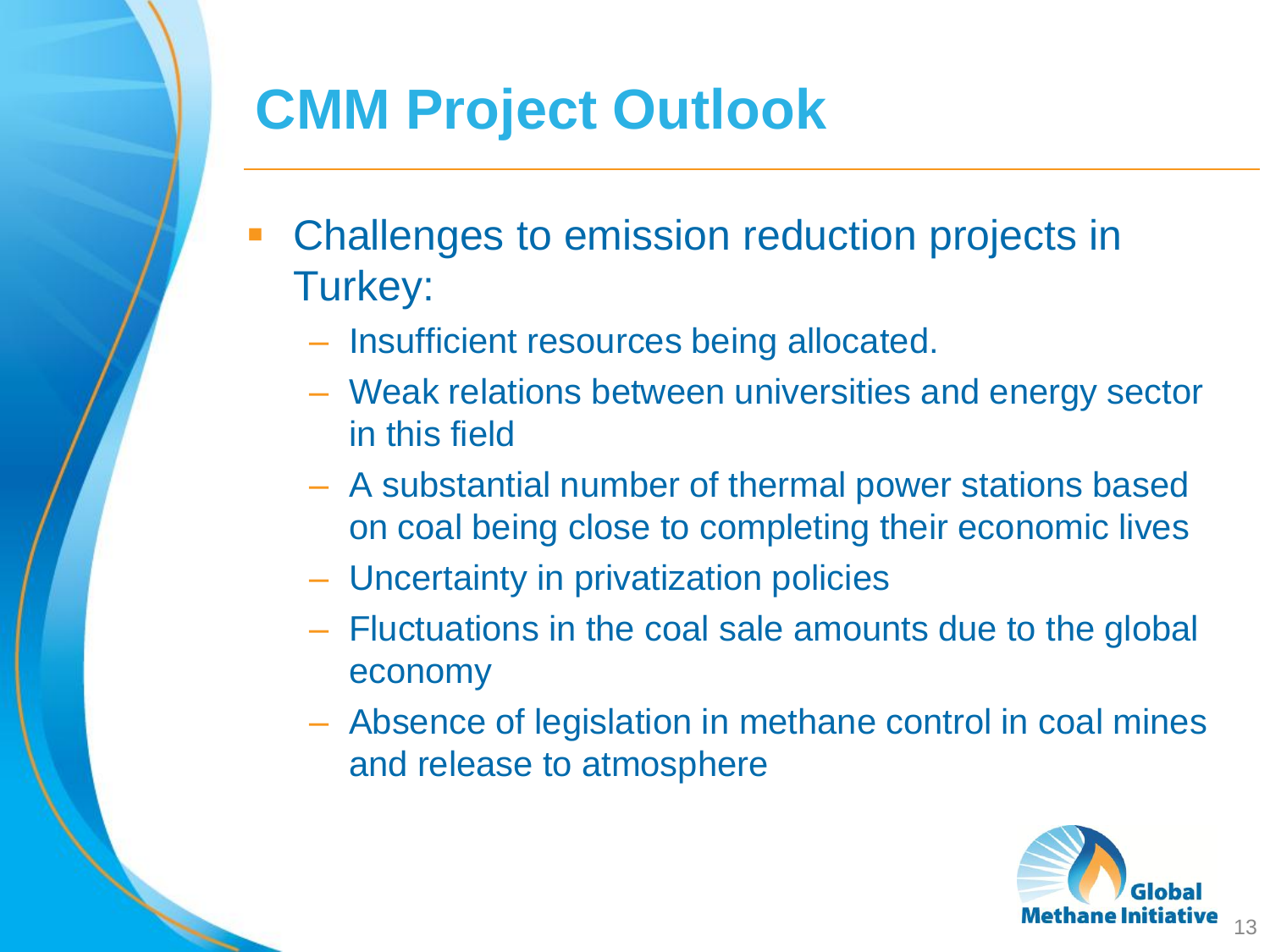### **CMM Project Outlook (2) – All applies to Turkey**

- Approaches to overcoming challenges
	- Legislation and regulation
	- Policies and incentives
	- Energy pricing reform
	- Capacity building
		- Technology transfer
		- Training and workshops
	- Agreements and/or partnerships

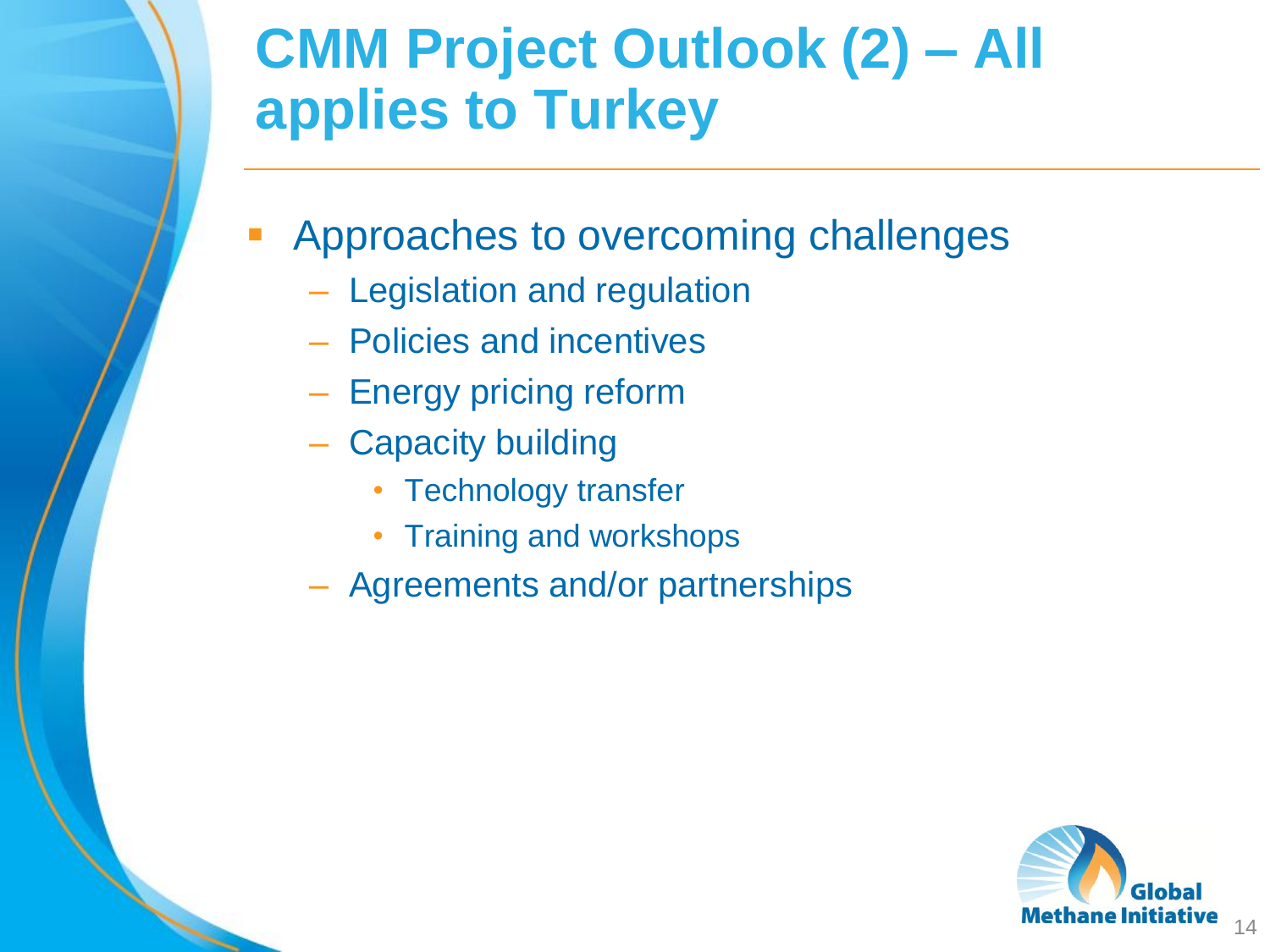### **Turkey's Coal Sector Methane Action Plan**

- Status of Coal Sector Methane Action Plan development – in progress
- **Stakeholders should be defined and feedback** should be sought
- **Assistance from relevant government bodies is** absolutely needed – statistical data and data evaluation, legal help, technical input etc.
- **Feedback and commitment from private sector**
- Timeline is based on country development plans for a realistic and implementable action plan
- **Financial commitment to the plan**